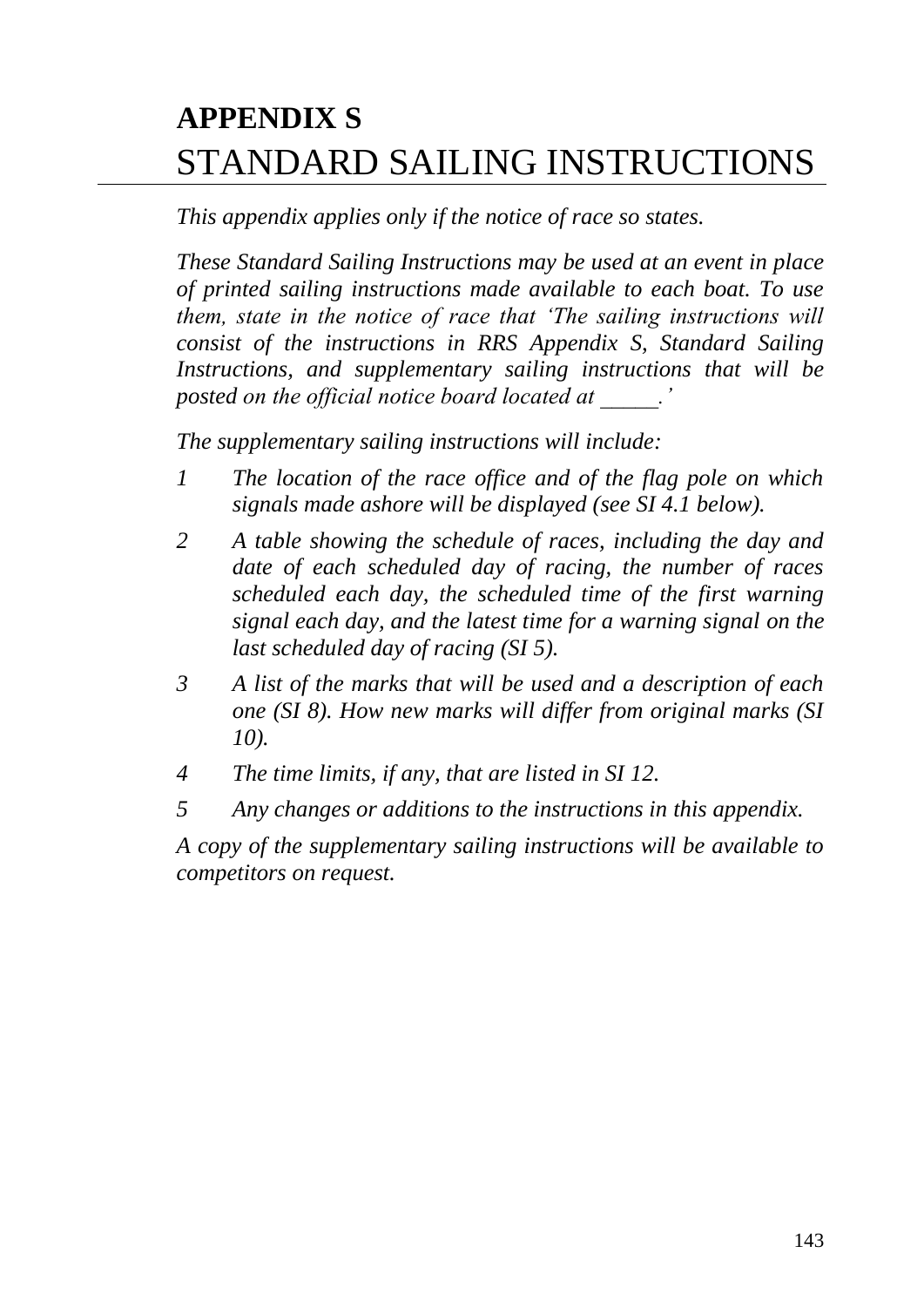# **SAILING INSTRUCTIONS**

#### **1 RULES**

**1.1** The event will be governed by the rules as defined in *The Racing Rules of Sailing*.

#### **2 NOTICES TO COMPETITORS**

- **2.1** Notices to competitors will be posted on the official notice board.
- **2.2** Supplementary sailing instructions (called 'the supplement' below) will be posted on the official notice board.

#### **3 CHANGES TO SAILING INSTRUCTIONS**

**3.1** Any change to the sailing instructions will be posted before 0800 on the day it will take effect, unless this time is changed in the supplement. Any change to the schedule of races will be posted by 2000 on the day before it will take effect.

#### **4 SIGNALS MADE ASHORE**

**4.1** Signals made ashore will be displayed from the flag pole. The supplement will state its location.

#### **5 SCHEDULE OF RACES**

- **5.1** The supplement will include a table showing the days, dates, number of races scheduled, the scheduled times of the first warning signal each day, and the latest time for a warning signal on the last scheduled day of racing.
- **5.2** To alert boats that a race or sequence of races will begin soon, the orange starting line flag will be displayed with one sound at least five minutes before a warning signal is made.

#### **6 CLASS FLAGS**

**6.1** Each class flag will be the class insignia on a plain background or as stated in the supplement.

#### **7 THE COURSES**

**7.1** No later than the warning signal, the race committee will designate the course, and it may also display the approximate compass bearing of the first leg.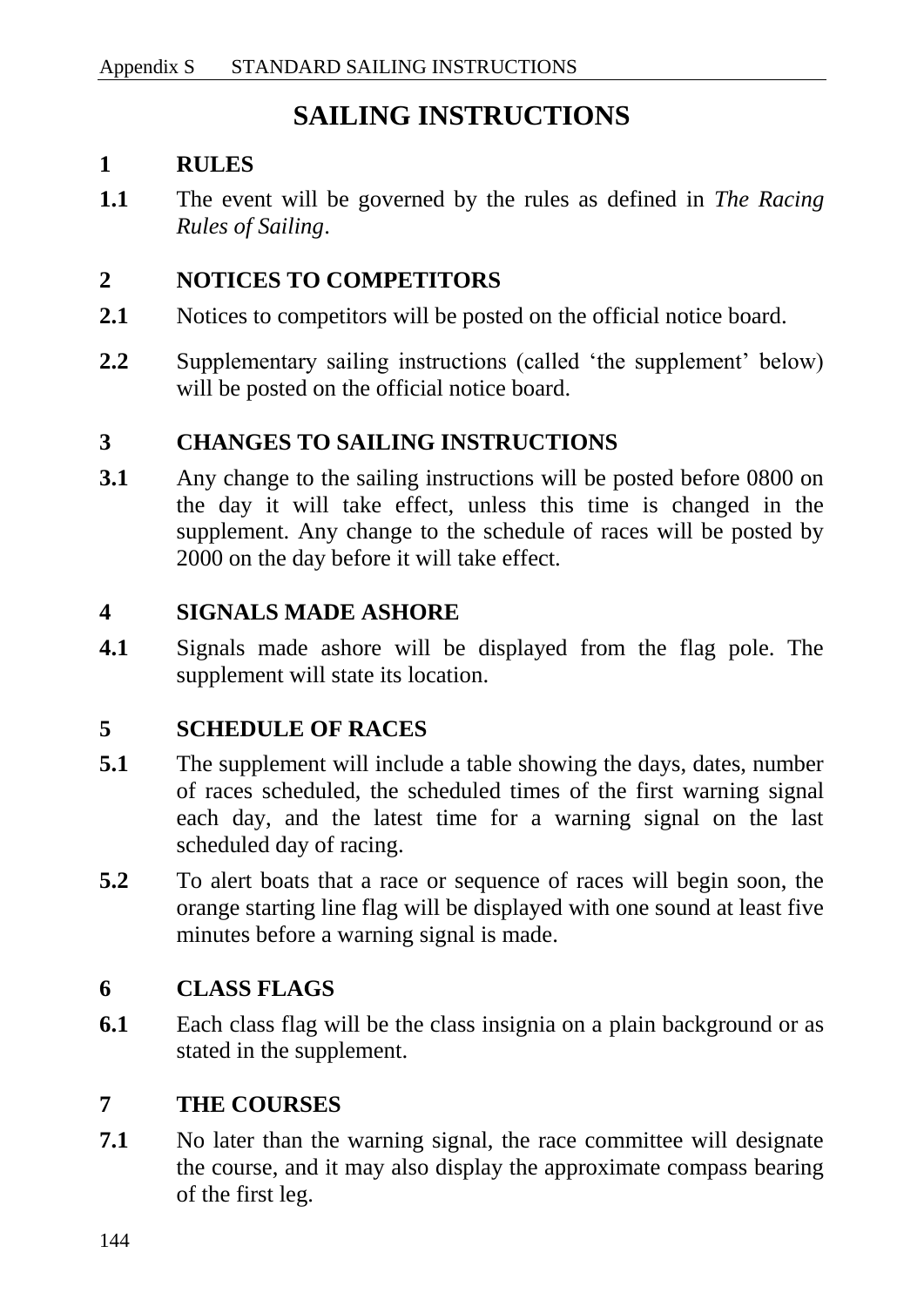**7.2** The course diagrams are on the pages following SI 13. They show the courses, the order in which marks are to be passed, and the side on which each mark is to be left. The supplement may include additional courses.

## **8 MARKS**

**8.1** A list of the marks that will be used, including a description of each one, will be included in the supplement.

#### **9 THE START**

- **9.1** Races will be started by using RRS 26.
- **9.2** The starting line will be between a staff displaying an orange flag on the race committee vessel and the course side of the starting mark.

### **10 CHANGE OF THE NEXT LEG OF THE COURSE**

**10.1** To change the next leg of the course, the race committee will lay a new mark (or move the finishing line) and remove the original mark as soon as practicable. When in a subsequent change a new mark is replaced, it will be replaced by an original mark.

#### **11 THE FINISH**

**11.1** The finishing line will be between a staff displaying a blue flag on the race committee vessel and the course side of the finishing mark.

#### **12 TIME LIMITS**

- **12.1** The supplement will state which of the following time limits, if any, will apply and, for each, the time limit.
	- Mark 1 Time Limit Time limit for the first boat to pass Mark 1.
	- Race Time Limit Time limit for the first boat to start, sail the course and finish.
	- Finishing Window Time limit for boats to finish after the first boat starts, sails the course and finishes.
- **12.2** If no boat has passed Mark 1 within the Mark 1 Time Limit, the race shall be abandoned.
- **12.3** Boats failing to finish within the Finishing Window shall be scored Did Not Finish without a hearing. This changes RRS 35, A5.1 and A5.2.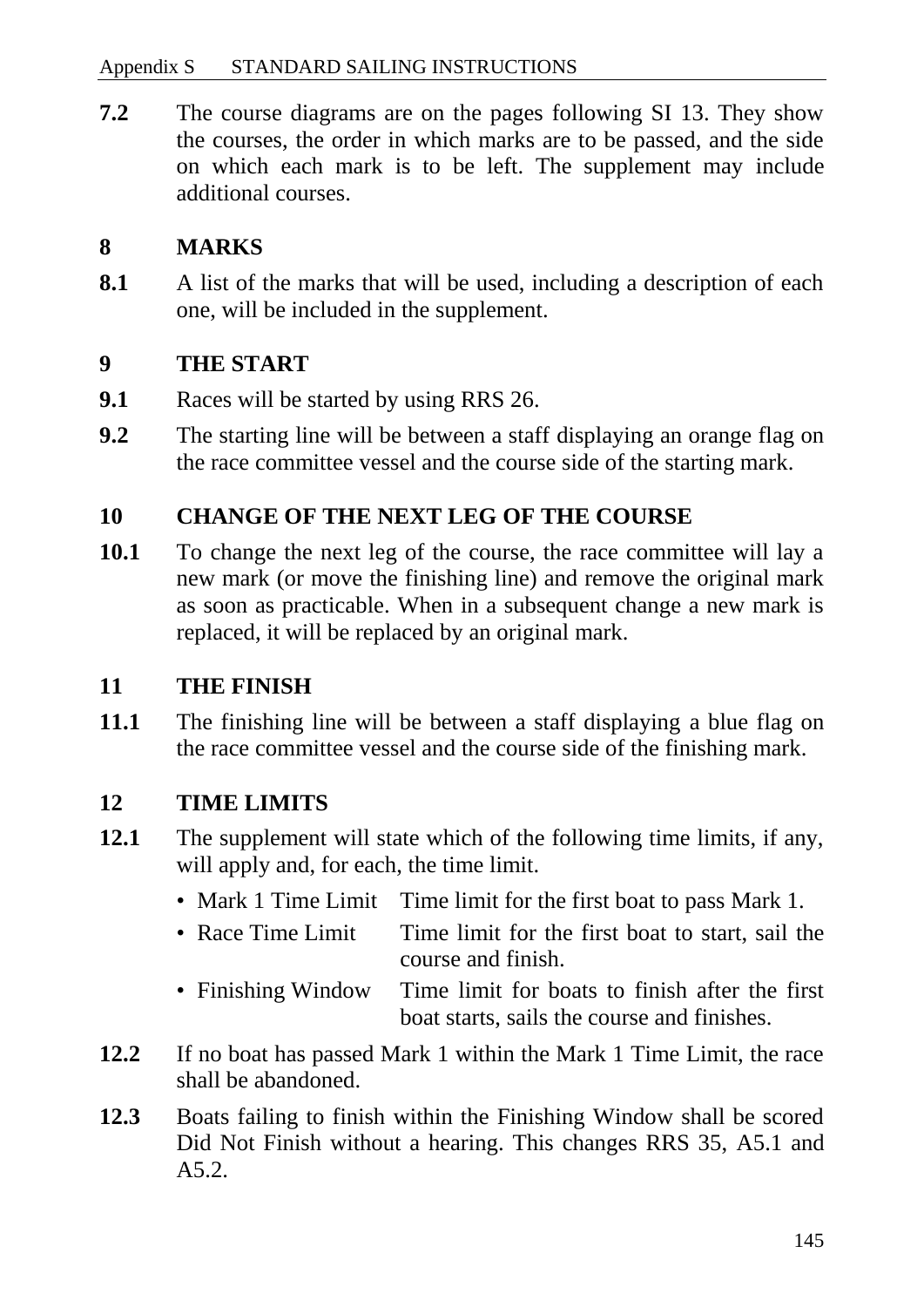#### **13 PROTESTS AND REQUESTS FOR REDRESS**

- **13.1** Hearing request forms are available at the race office. Protests and requests for redress or reopening shall be delivered there within the appropriate time limit.
- **13.2** For each class, the protest time limit is 60 minutes after the last boat has finished the last race of the day or the race committee signals no more racing today, whichever is later.
- **13.3** Notices will be posted no later than 30 minutes after the protest time limit to inform competitors of hearings in which they are parties or named as witnesses and where the hearings will be held.
- **13.4** Notices of protests by the race committee, technical committee or protest committee will be posted to inform boats under RRS 61.1(b).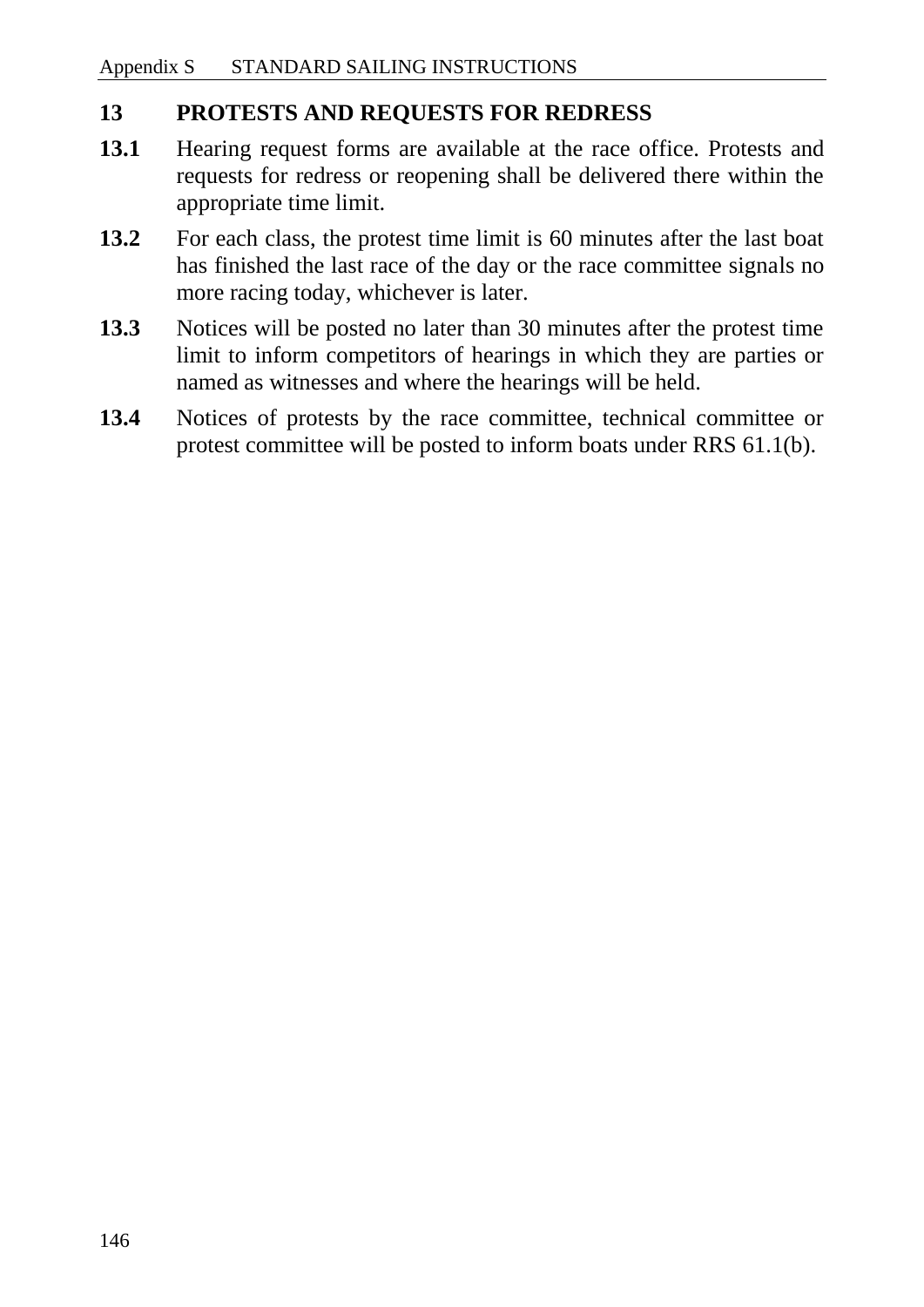

Ίa

#### **COURSE DIAGRAMS**

| Course L - Windward/Leeward, Leeward Finish |                                                         |  |
|---------------------------------------------|---------------------------------------------------------|--|
| Signal                                      | <b>Mark Rounding Order</b>                              |  |
| 12                                          | Start $-1 - 2s/2p - 1 - F$ inish                        |  |
| L3                                          | Start $-1 - 2s/2p - 1 - 2s/2p - 1 -$<br>Finish          |  |
| L4                                          | Start $-1 - 2s/2p - 1 - 2s/2p - 1 - 2s/2p - 1 -$ Finish |  |

| Course LA – Windward/Leeward with Offset                                         |
|----------------------------------------------------------------------------------|
| Mark, Leeward Finish                                                             |
|                                                                                  |
| Start $-1 - 1a - 2s/2p - 1 - 1a - F$ inish                                       |
| Start $-1 - 1a - 2s/2p - 1 - 1a - 2s/2p$                                         |
| Start $-1 - 1a - 2s/2p - 1 - 1a - 2s/2p$<br>$-1 - 1a - 2s/2p - 1 - 1a - F$ inish |
|                                                                                  |
|                                                                                  |



LA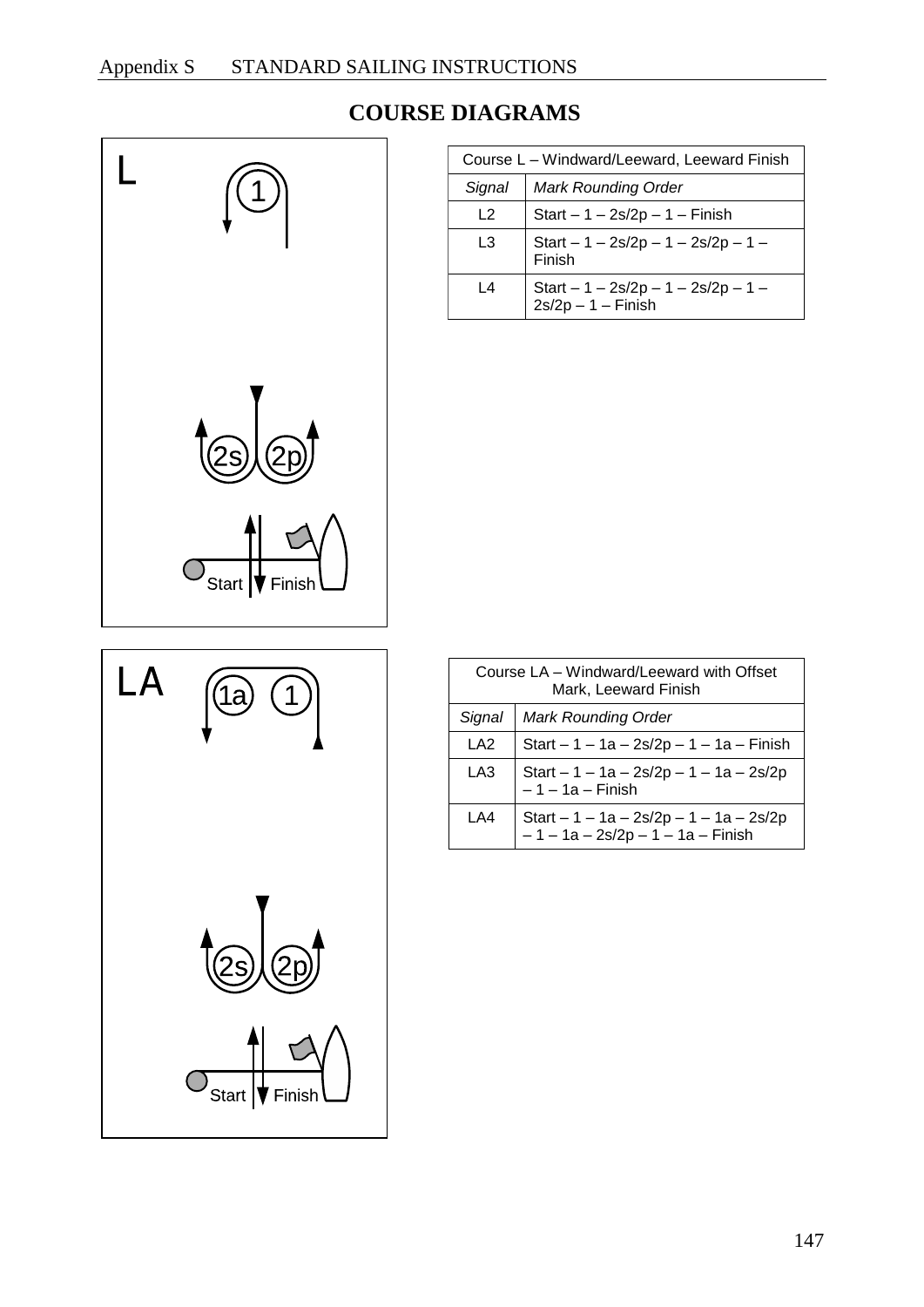



| Course W - Windward/Leeward, Windward<br>Finish |                                                        |  |
|-------------------------------------------------|--------------------------------------------------------|--|
| Signal                                          | <b>Mark Rounding Order</b>                             |  |
| W2                                              | Start $-1 - 2s/2p - F$ inish                           |  |
| WЗ                                              | Start $- 1 - 2s/2p - 1 - 2s/2p - F$ inish              |  |
| W4                                              | Start $-1 - 2s/2p - 1 - 2s/2p - 1 -$<br>2s/2p - Finish |  |

| Course WA – Windward/Leeward with Offset<br>Mark, Windward Finish |                                                                       |  |
|-------------------------------------------------------------------|-----------------------------------------------------------------------|--|
| Signal                                                            | <b>Mark Rounding Order</b>                                            |  |
| WA2                                                               | Start $-1 - 1a - 2s/2p - Finish$                                      |  |
| WA3                                                               | Start $-1 - 1a - 2s/2p - 1 - 1a - 2s/2p$<br>– Finish                  |  |
| WA4                                                               | Start $-1 - 1a - 2s/2p - 1 - 1a - 2s/2p$<br>- 1 - 1a - 2s/2p - Finish |  |